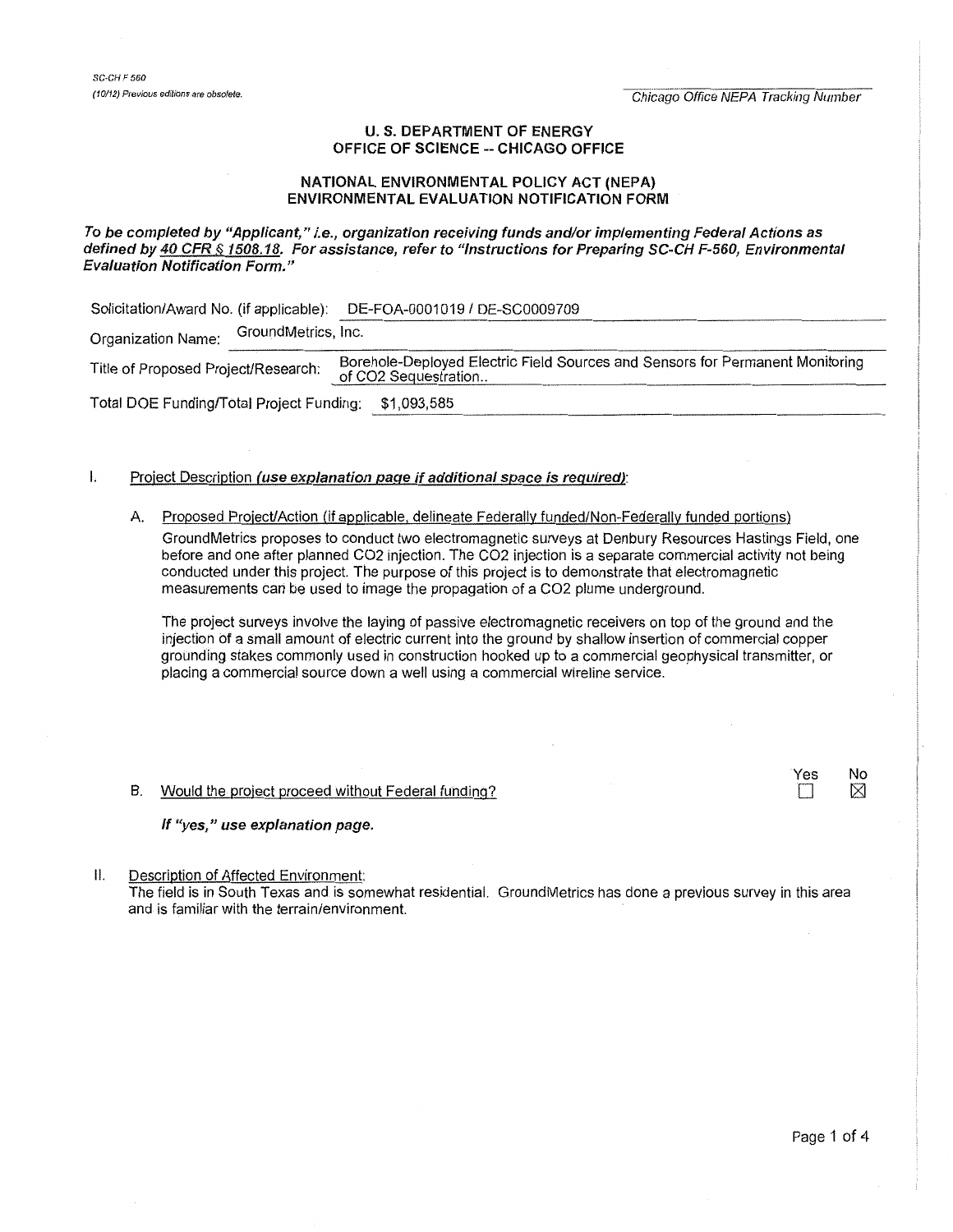Chicago Office NEPA Tracking Number

No  $\boxtimes$ 

#### Ill. Preliminary Questions:

Yes<br>门 A. Is the DOE-funded work routinely administrative or entirely advisory or a "paper study?"

If "Yes", ensure that the description in Section I reflects this and go directly to Section V.

B. Is there any potential whatsoever for:

## Provide an explanation for each "Yes" response.

|     |                                                                                                                                | Yes | Nο                   |
|-----|--------------------------------------------------------------------------------------------------------------------------------|-----|----------------------|
| 1.  | Work to be performed outdoors?                                                                                                 | 7X) | <b>N<br/>N<br/>N</b> |
| 2.  | Major modification of a building interior?                                                                                     |     |                      |
| 3.  | Threat of violation of applicable statutory, regulatory, or permit requirements for<br>environment, safety, and health?        |     |                      |
| 4.  | Siting, construction or major expansion of waste treatment, storage, or disposal                                               |     | ⊠                    |
|     | facilities?                                                                                                                    |     |                      |
| 5.  | Disturbance to hazardous substances, pollutants, or contaminants preexisting in the<br>environment?                            |     | ⊠                    |
| 6.  | The presence of any environmentally-sensitive resources?                                                                       |     |                      |
| 7.  | Potential for high consequence impacts to human health or the environment?                                                     |     | MMM                  |
| 8.  | The work being connected to another existing/proposed activity that could                                                      |     |                      |
|     | potentially create a significant impact?                                                                                       |     |                      |
| 9.  | Nearby past, present, and/or reasonably foreseeable future actions such that<br>collectively significant impacts could result? |     | ⊠                    |
| 10. | Scientific or public controversy over whether impacts could be significant?                                                    |     | ⊠                    |
|     |                                                                                                                                |     |                      |

If "No" to ALL Section III.B. questions, go directly to Section V.

### IV. Potential Environmental Effects:

### Provide an explanation for each "Yes" response.

A. Sensitive Resources: Could the proposed action potentially result in changes and/or disturbances to any of the following resources?  $\overline{V}$  $\mathbf{H}$ 

|     |                                                                                | Y es | <b>NO</b>   |
|-----|--------------------------------------------------------------------------------|------|-------------|
| 1.  | Threatened/Endangered Species and/or Critical Habitats                         |      | $\boxtimes$ |
| 2.  | Other Protected Species (e.g., Burros, Migratory Birds)                        |      | $\boxtimes$ |
| 3.  | Sensitive Environments (e.g., Tundra/Coral Reefs/Rain Forests)                 |      | $\boxtimes$ |
| 4.  | <b>Cultural or Historic Resources</b>                                          |      | $\boxtimes$ |
| 5.  | Important Farmland                                                             |      | $\boxtimes$ |
| 6.  | Non-Attainment Areas for Ambient Air Quality Standards                         |      | ⊠           |
|     | Class   Air Quality Control Region                                             |      | ⊠           |
| 8.  | Special Sources of Groundwater (e.g. Sole Source Aquifer)                      |      | ⊠           |
| 9.  | Navigable Air Space                                                            |      | $\boxtimes$ |
| 10. | Coastal Zones                                                                  |      | $\boxtimes$ |
| 11. | Areas with Special National Designation (e.g. National Forests, Parks, Trails) |      | $\boxtimes$ |
|     |                                                                                |      |             |

12. Floodplains and/or Wetlands ⊠

D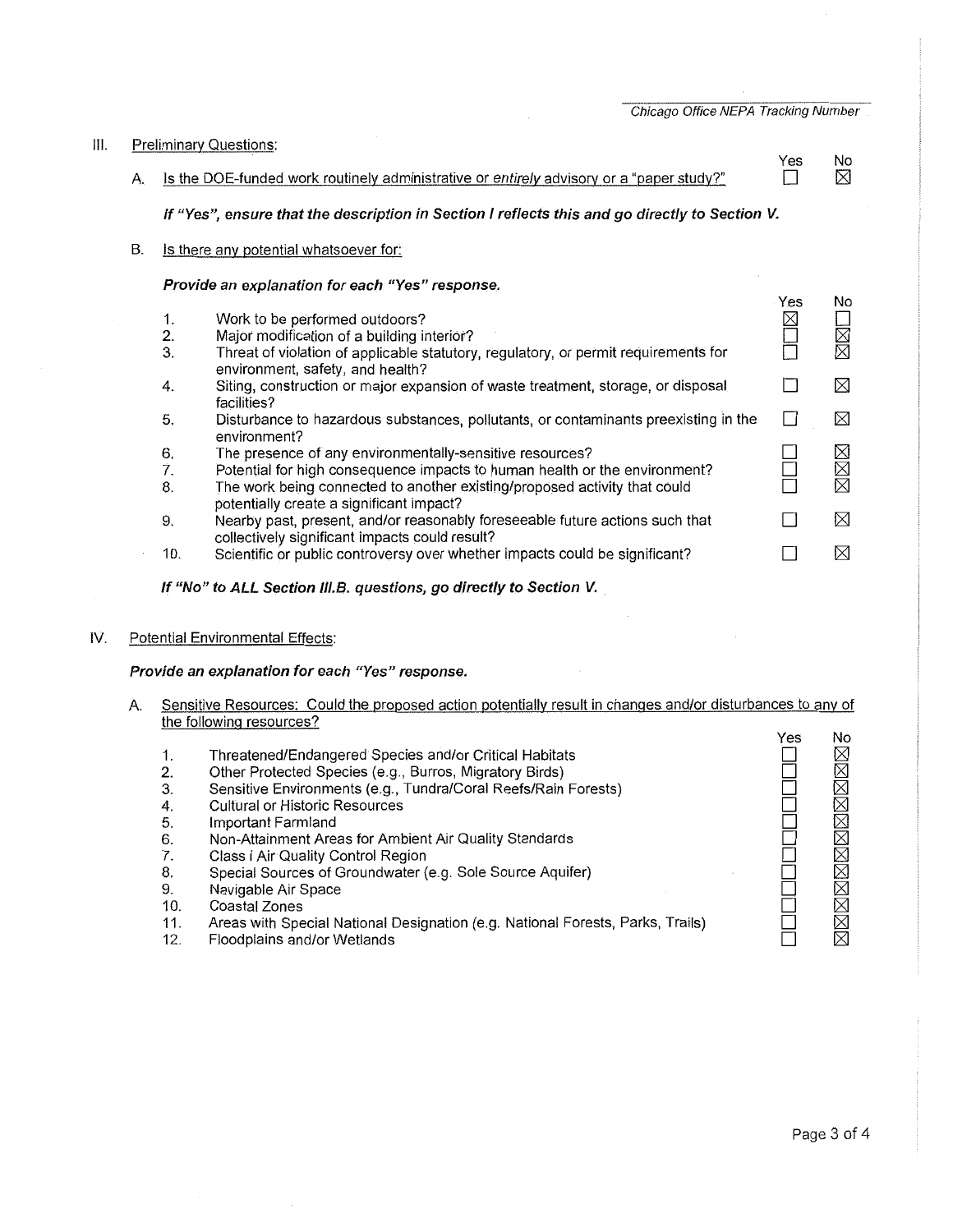Chicago Office NEPA Tracking Number

|    | В. |             | <u>Regulated Substances/Activities: Would the proposed action involve any of the following regulated Items or</u> |                                                                                                               |     |                             |
|----|----|-------------|-------------------------------------------------------------------------------------------------------------------|---------------------------------------------------------------------------------------------------------------|-----|-----------------------------|
|    |    | activities? |                                                                                                                   |                                                                                                               | Yes | No                          |
|    |    | 13.         | Natural Resource Damage Assessments                                                                               |                                                                                                               |     |                             |
|    |    | 14.         | Invasive Species or Exotic Organisms                                                                              |                                                                                                               |     |                             |
|    |    | 15.         | <b>Noxious Weeds</b>                                                                                              |                                                                                                               |     |                             |
|    |    | 16.         | Clearing or Excavation (indicate if greater than one acre)                                                        |                                                                                                               |     |                             |
|    |    | 17.         | Dredge or Fill (under Clean Water Act, Section 404, greater than one acre)                                        |                                                                                                               |     |                             |
|    |    | 18.         | Noise (in excess of regulations)                                                                                  |                                                                                                               |     |                             |
|    |    | 19.         | Asbestos Removal                                                                                                  |                                                                                                               |     |                             |
|    |    | 20.         | Polychlorinated biphenyls (PCBs)                                                                                  |                                                                                                               |     |                             |
|    |    | 21.         | Import, Manufacture, or Processing of Toxic Substances                                                            |                                                                                                               |     |                             |
|    |    | 22.         | Chemical Storage/Use                                                                                              |                                                                                                               |     |                             |
|    |    | 23.         | Pesticide Use                                                                                                     |                                                                                                               |     |                             |
|    |    | 24.         | Hazardous, Toxic, or Criteria Pollutant Air Emissions                                                             |                                                                                                               |     |                             |
|    |    | 25.         | <b>Liquid Effluents</b>                                                                                           |                                                                                                               |     |                             |
|    |    | 26.         | Spill Prevention/Surface Water Protection                                                                         |                                                                                                               |     |                             |
|    |    | 27.         | Underground Injection                                                                                             |                                                                                                               |     |                             |
|    |    | 28.         | Hazardous Waste                                                                                                   |                                                                                                               |     |                             |
|    |    | 29.         | <b>Underground Storage Tanks</b>                                                                                  |                                                                                                               |     |                             |
|    |    | 30.         | Radioactive or Radioactive Mixed Waste                                                                            |                                                                                                               |     |                             |
|    |    | 31.         | <b>Radiation Exposure</b>                                                                                         |                                                                                                               |     |                             |
|    |    | 32.         | Nanoscale Materials                                                                                               |                                                                                                               |     | XXXXXXXXXXXXXXXXXXXXXXXXXXX |
|    |    | 33.         | Genetically Engineered Microorganisms/Plants or Synthetic Biology?                                                |                                                                                                               |     |                             |
|    |    | 34.         | Ozone Depleting Substances                                                                                        |                                                                                                               |     |                             |
|    |    | 35.         | Greenhouse Gas Generation/Sustainability                                                                          |                                                                                                               |     |                             |
|    |    | 36.         | Off-Road Vehicles                                                                                                 |                                                                                                               |     |                             |
|    |    | 37          | Biosafety Level 3-4 Laboratory                                                                                    |                                                                                                               |     |                             |
|    |    |             |                                                                                                                   |                                                                                                               |     |                             |
|    | C. |             | Other Relevant Information: Would the proposed action involve the following?                                      |                                                                                                               |     |                             |
|    |    |             |                                                                                                                   |                                                                                                               | Yes | No                          |
|    |    | 38.         | Existing, Modified, or New Federal/State Permits                                                                  |                                                                                                               |     |                             |
|    |    | 39.         | Disproportionate Nearby Presence of Minority and/or Low Income Populations                                        |                                                                                                               |     | MMM                         |
|    |    | 40.         | Action/Involvement of Another Federal Agency (e.g. license/permit, funding,                                       |                                                                                                               |     |                             |
|    |    |             | approval)                                                                                                         |                                                                                                               |     |                             |
|    |    | 41.         | Action of a State Agency in a State with NEPA-type law                                                            |                                                                                                               |     |                             |
|    |    | 42.         | <b>Public Utilities/Services</b>                                                                                  |                                                                                                               |     |                             |
|    |    | 43.         | Depletion of a Non-Renewable Resource                                                                             |                                                                                                               |     | MMMX                        |
|    |    | 44.         | Other Pertinent Information Which Could Impact Human Health or the Environment                                    |                                                                                                               |     |                             |
|    |    |             |                                                                                                                   |                                                                                                               |     |                             |
| V. |    |             | Applicant Certification that to the best of their knowledge all information provided on this form is accurate:    |                                                                                                               |     |                             |
|    |    |             |                                                                                                                   |                                                                                                               |     |                             |
|    |    |             |                                                                                                                   |                                                                                                               | Yes | No                          |
|    |    |             | Does this disclosure contain classified, confidential, or other exempt information that DOE would                 |                                                                                                               |     | ⊠                           |
|    |    |             | not be obligated to disclose pursuant to the Freedom of Information Act?                                          |                                                                                                               |     |                             |
|    |    |             |                                                                                                                   |                                                                                                               |     |                             |
|    | Α. |             | Organization Official (Name and Title): Jeffrey W. Symington, CFO                                                 |                                                                                                               |     |                             |
|    |    |             |                                                                                                                   |                                                                                                               |     |                             |
|    |    | Signature:  |                                                                                                                   | Date: 9/29/2015                                                                                               |     |                             |
|    |    |             |                                                                                                                   |                                                                                                               |     |                             |
|    |    |             | e-mail: jsymington@groundmetrics.com                                                                              | Phone: 858-381-4143                                                                                           |     |                             |
|    |    |             |                                                                                                                   |                                                                                                               |     |                             |
|    | В. |             | Optional Secondary Approval (Name and Title):                                                                     |                                                                                                               |     |                             |
|    |    |             |                                                                                                                   |                                                                                                               |     |                             |
|    |    | Signature:  |                                                                                                                   |                                                                                                               |     |                             |
|    |    | e-mail:     |                                                                                                                   | Phone: 2008 2010 2010 2010 2010 2010 2021 2022 2023 2024 2022 2023 2024 2022 2023 2024 2022 2023 2024 2025 20 |     |                             |
|    |    |             |                                                                                                                   |                                                                                                               |     |                             |
|    |    |             |                                                                                                                   |                                                                                                               |     |                             |

Page 4 of 4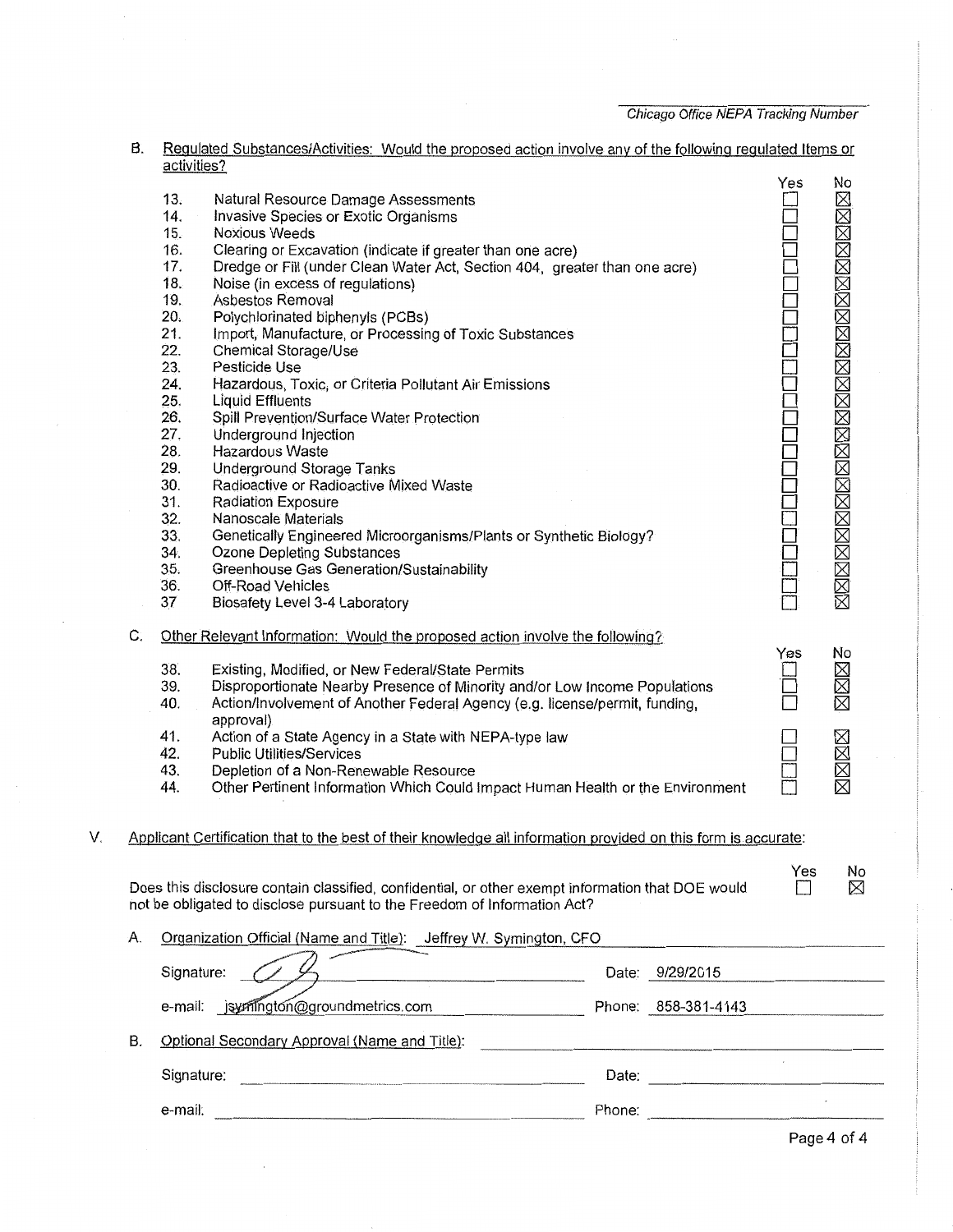|     |                                                                                                                                                                                                             |                                                                                                                                                                                                                                                | Chicago Office NEPA Tracking Number                                                                                                                                                                                                                                            |     |                      |  |  |  |
|-----|-------------------------------------------------------------------------------------------------------------------------------------------------------------------------------------------------------------|------------------------------------------------------------------------------------------------------------------------------------------------------------------------------------------------------------------------------------------------|--------------------------------------------------------------------------------------------------------------------------------------------------------------------------------------------------------------------------------------------------------------------------------|-----|----------------------|--|--|--|
|     |                                                                                                                                                                                                             | Remainder to be completed by DOE                                                                                                                                                                                                               | Contract Specialist answered this question, confirming<br>that an existing Generic Categorical Exclusion would                                                                                                                                                                 |     |                      |  |  |  |
|     |                                                                                                                                                                                                             |                                                                                                                                                                                                                                                | not apply and that a NEPA Compliance Officer review                                                                                                                                                                                                                            |     |                      |  |  |  |
| VI. |                                                                                                                                                                                                             | DOE Concurrence/Recommendation/Determination:                                                                                                                                                                                                  | was prudent due to the recipient's answer to III.B.1.                                                                                                                                                                                                                          |     |                      |  |  |  |
|     | Α.                                                                                                                                                                                                          | DOE Project Director/Program Manager or Contract/Grant Management Specialist:                                                                                                                                                                  |                                                                                                                                                                                                                                                                                |     |                      |  |  |  |
|     |                                                                                                                                                                                                             | Has the Applicant completed the Form correctly?<br>Does an existing Generic Categorical Exclusion apply?                                                                                                                                       |                                                                                                                                                                                                                                                                                | Yes | No                   |  |  |  |
|     |                                                                                                                                                                                                             | Name and Title: Douglas Archer, Program Manager, Office of Carbon Capture & Storage Research                                                                                                                                                   |                                                                                                                                                                                                                                                                                |     |                      |  |  |  |
|     |                                                                                                                                                                                                             | Signature: Douglas B. Archer                                                                                                                                                                                                                   | Digitally signed by Douglas B. Archer<br>ישראשי אישיר של אייט שישראי או לא בישראל או לא בייט של אייט בייט או לא בישראל או לא בישראל או לא בישראל או לא<br>Environment of <b>Data (Bd</b> e) to informate the customer of the customer of the customer of the customer of the c |     |                      |  |  |  |
|     | В.                                                                                                                                                                                                          | DOE NEPA Team Review:                                                                                                                                                                                                                          |                                                                                                                                                                                                                                                                                |     |                      |  |  |  |
|     |                                                                                                                                                                                                             | Is the class of action identified in the DOE NEPA Regulations (Appendices A-D to<br>Subpart D (10 CFR § 1021))?<br>If yes, specify the class(es) of action: $33.1$                                                                             |                                                                                                                                                                                                                                                                                | Yes | No<br>$\blacksquare$ |  |  |  |
|     |                                                                                                                                                                                                             | Name and Title: <u>December 2008</u>                                                                                                                                                                                                           |                                                                                                                                                                                                                                                                                |     |                      |  |  |  |
|     |                                                                                                                                                                                                             | Signature:                                                                                                                                                                                                                                     |                                                                                                                                                                                                                                                                                |     |                      |  |  |  |
|     | C.                                                                                                                                                                                                          | DOE Counsel (if requested):                                                                                                                                                                                                                    |                                                                                                                                                                                                                                                                                |     |                      |  |  |  |
|     |                                                                                                                                                                                                             |                                                                                                                                                                                                                                                |                                                                                                                                                                                                                                                                                |     |                      |  |  |  |
|     |                                                                                                                                                                                                             | a kara sa masang na kara sa mga masang na mga masang na may na may na may na may na may na may na may na may n<br>Ang isang na may na may nagang na may nagayang na may nagayang na may nagayang na may nagayang na may nagayang<br>Signature: |                                                                                                                                                                                                                                                                                |     |                      |  |  |  |
|     | D.                                                                                                                                                                                                          | <b>DOE NEPA Compliance Officer:</b>                                                                                                                                                                                                            |                                                                                                                                                                                                                                                                                |     |                      |  |  |  |
|     |                                                                                                                                                                                                             | The preceding pages are a record of documentation required under DOE Final NEPA Regulation, 10 CFR §<br>1021.400.                                                                                                                              |                                                                                                                                                                                                                                                                                |     |                      |  |  |  |
|     | Action may be categorically excluded from further NEPA review. I have determined that the proposed<br>$\overline{\phantom{0}}$<br>action meets the requirements for Categorical Exclusion referenced above. |                                                                                                                                                                                                                                                |                                                                                                                                                                                                                                                                                |     |                      |  |  |  |
|     |                                                                                                                                                                                                             | Action requires approval by Head of the Field Organization. Recommend preparation of an<br>Environmental Assessment.                                                                                                                           |                                                                                                                                                                                                                                                                                |     |                      |  |  |  |
|     |                                                                                                                                                                                                             | Action requires approval by Head of the Field Organization or a Secretarial Officer. Recommend<br>preparation of an Environmental Impact Statement.                                                                                            |                                                                                                                                                                                                                                                                                |     |                      |  |  |  |
|     |                                                                                                                                                                                                             | Comments/limitations if any:                                                                                                                                                                                                                   |                                                                                                                                                                                                                                                                                |     |                      |  |  |  |
|     |                                                                                                                                                                                                             |                                                                                                                                                                                                                                                |                                                                                                                                                                                                                                                                                |     |                      |  |  |  |
|     |                                                                                                                                                                                                             |                                                                                                                                                                                                                                                |                                                                                                                                                                                                                                                                                |     |                      |  |  |  |
|     |                                                                                                                                                                                                             |                                                                                                                                                                                                                                                |                                                                                                                                                                                                                                                                                |     |                      |  |  |  |
|     |                                                                                                                                                                                                             |                                                                                                                                                                                                                                                |                                                                                                                                                                                                                                                                                |     |                      |  |  |  |
|     |                                                                                                                                                                                                             |                                                                                                                                                                                                                                                |                                                                                                                                                                                                                                                                                |     |                      |  |  |  |
|     |                                                                                                                                                                                                             | <b>NEPA Compliance Officer:</b>                                                                                                                                                                                                                |                                                                                                                                                                                                                                                                                |     |                      |  |  |  |

 $\bar{z}$ 

Name: Peter R. Siebach

 $\bar{z}$